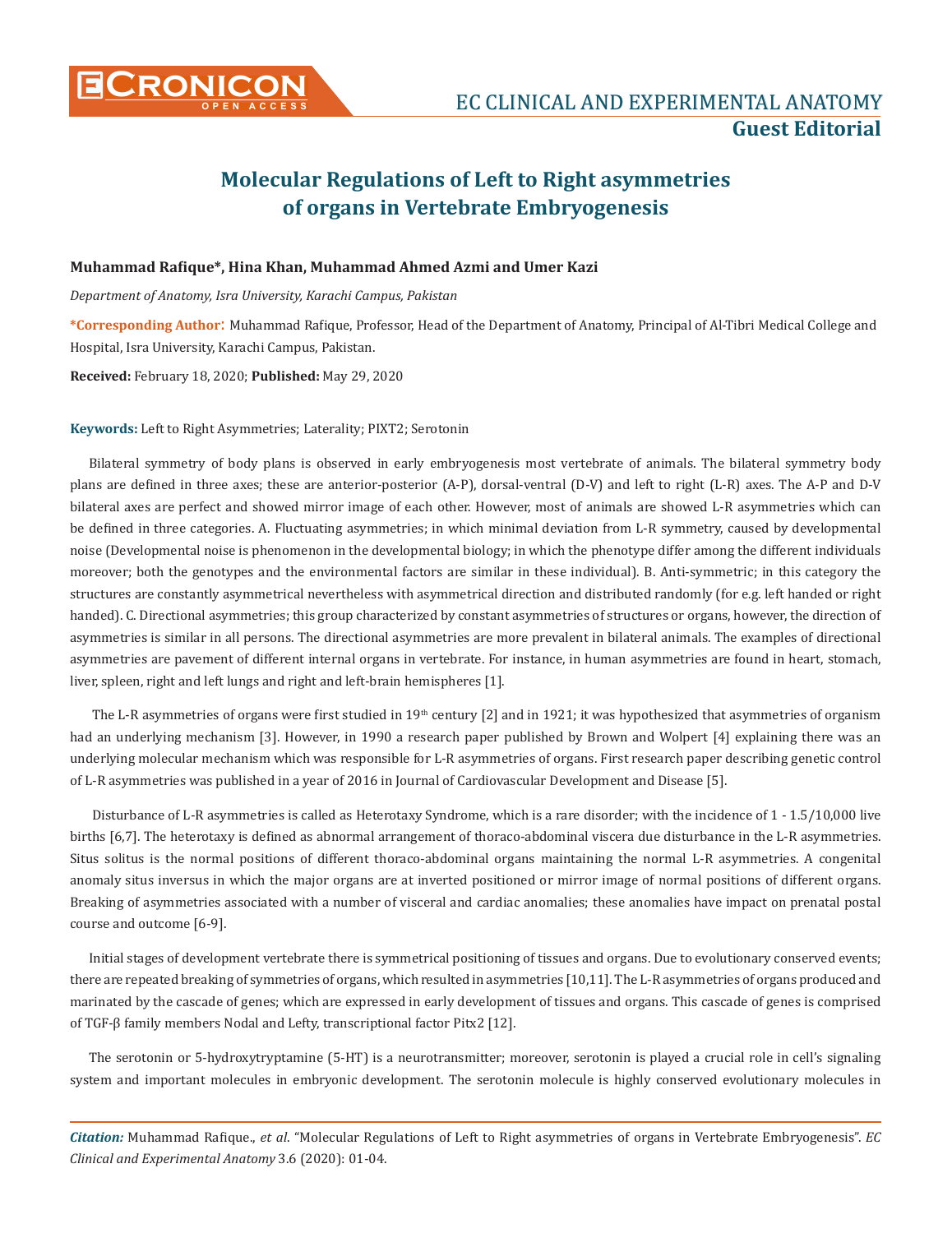different species from Drosophila to mammals [13]. The serotonin acts by means of signals which act on specific receptors responsible for vertebrate laterality; this was known since  $19<sup>th</sup>$  century and it was confirmed by the different experiments in 1921 that, there was fundamental mechanism for producing asymmetries [14,15]. In process of gastrulation serotonin has been implicated as an important signaling molecule for the establishment of laterality of viscera, craniofacial development and cardiac morphogenesis [16-22].

 Serotonin is involved in number of physiological phenomenon; for instance mood status and physiological disorders like depression. There are two hypotheses;  $1<sup>st</sup>$  alteration of serotonin concentration in developing tissues or organs  $2<sup>nd</sup>$  there may be altered response of targeted serotonin receptors. This provides etiological phenomenon for a physiological disorder the "depression". Additionally, there is a class of drugs are collectively classified as Selective Serotonin Re-uptake Inhibitors (SSRIs) was developed for mood elevation frequently prescribed in general population and also in pregnant women [23]. In past decade; there was rapid increased in diagnosis of depression in pregnant women and frequent used of SSRIs drugs. The data were collected from National Birth Defects Prevention Study in 1998 disclosed that used of antidepressant drugs (SSIRs) was 2.5% in different states of US. However, these number had been increased approximately 8.1% in 2005 [24]. Although, another study from Netherlands was conducted in similar period of times displayed raised of used SSIRs drugs from 1% to 3% [25]. Likewise, this finding was coincides with increased in development and distribution of new antidepressant drugs and prescribed by physicians in pregnant women in 2005 [26].

 In process of cardiac development a series of key factors are involved; suggested involvement of 5-HT signaling pathway. 5-HT signaling pathway not only responsible for L-R axis development however, this pathway also required proper cardiac morphogenesis. For instance, at very early stage of patterning of cardiac progenitor cells, lengthening and looping of heart tube, development of outflow tract, morphogenesis cardiac chambers and septation heart. The Cardiac Progenitor Cells (CPCs) are developed from upper end of primitive streak and primitive node on day  $16<sup>th</sup>$  after fertilization. CPCs are migrated bilaterally in cranial and ventral directions; cranial to buccopharyngeal membrane. CPCs are collected in splanchnic layer of lateral plate of mesoderm; patterning bilateral Primary Heart Fields (PHFs). In splanchnic layer of lateral plate of mesoderm the CPCs are proliferate, differentiated and formed longitudinal endothelial tubes in PHFs. PHFs are responsible for development of primitive left ventricle and atria. Two PHFs are move medially above the buccopharyngeal membrane and formed cardiac crescent; in which two longitudinal tubes fused to form single longitudinal heart tube. At this stage longitudinal heart tube consists of 3 layers; from in to outside are endocardium, cardiac jelly and myocardium [27,28].

 At approximately the same time when there is a migration of CPCs and development of bilateral PHFs, likewise there is establishment of the asymmetries and laterality of embryo L-R axis [17,18]. Molecular signaling pathway is required for establishment L-R laterality. The molecular signaling pathway is propagated through an asymmetric cascade; which is targeting specific cell's populations arising from upper end of primitive streak and primitive node and also cell's populations in lateral plate of mesoderm. The specific molecular pathway is then direct sidedness for the morphogenesis of asymmetric organs. The cascade of molecular pathway for L-R laterality is including genes for instance nodal, sonic hedgehog and PITX2; PITX2 is considered to be as "mater" gene in specifying the laterality of organs. The investigations are suggested that ligand "serotonin" which occupied top position of this cascade and serotonin acting on upstream and expressed at earlier stages of embryonic development [17,18,29].

 Disturbance in PITX2 signaling in frogs [29] and mice [30] results in situs inversus, heterotaxy, and dextrocardia and a number of cardiac defects like atrial septal defects, atrial isomerism, ventricular septal defects, double outlet right ventricle, transpositions of great vessels, double outlet right ventricle and common truncus arteriosus [31]. Moreover, the cardiac laterality, positioning and patterning of heart and cardiac septation are dependent on proper expression of PITX2 [32].

It is concluded that during the early embryogenesis pattering of different structures and organs is bilaterally symmetrical. However, approximately on day 16<sup>th</sup> after fertilization asymmetrical signaling pathway becomes operational and providing normal L-R asymmetries, which observed in different organs of body. Disturbance in signaling pathway or malfunctioning of ligand serotonin is disturbed the normal asymmetries of organs (situ solitaire).

*Citation:* Muhammad Rafique., *et al*. "Molecular Regulations of Left to Right asymmetries of organs in Vertebrate Embryogenesis". *EC Clinical and Experimental Anatomy* 3.6 (2020): 01-04.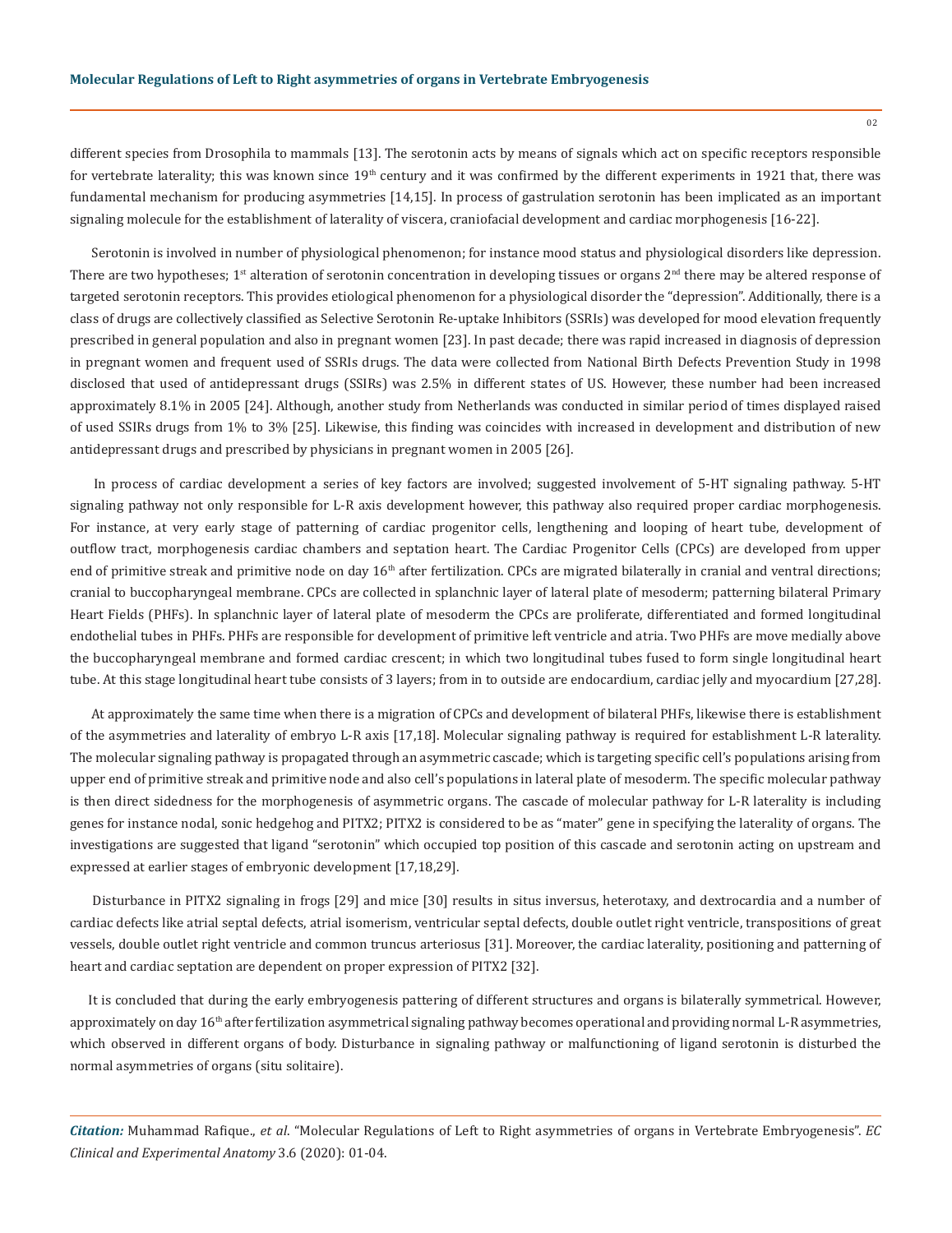## **Bibliography**

- 1. [Grimes DT. "Making and breaking symmetry in development, growth and disease".](https://www.ncbi.nlm.nih.gov/pubmed/31416929) *Development* 146.16 (2019): 170985.
- 2. Blum M., *et al*[. "Vertebrate left-right asymmetry: Old studies and new insights".](https://www.ncbi.nlm.nih.gov/pubmed/10512183) *Cellular and Molecular Biology* 45.5 (1999): 505-516.
- 3. Wilhelmi H. "Experimental studies on situs inversus viscerum". *Archives for the Development Mechanics of Organisms* 48 (1921): 517-532.
- 4. [Brown NA and Wolpert L. "The development of handedness in left/right asymmetry".](https://www.ncbi.nlm.nih.gov/pubmed/2209459) *Development* 109 (1990): 1-9.
- 5. Levin M., *et al*[. "Molecular pathway determining left-right asymmetry in chick embryogenesis".](https://www.ncbi.nlm.nih.gov/pubmed/7671308) *Cell* 82.5 (1995): 803-814.
- 6. Gottschalk I., *et al*[. "Disorders of laterality and heterotaxy in the fetus".](https://www.ncbi.nlm.nih.gov/pubmed/22825760) *Zeitschrift fur Geburtshilfe und Neonatologie* 216.3 (2012): [122-131.](https://www.ncbi.nlm.nih.gov/pubmed/22825760)
- 7. Berg C., *et al*[. "Prenatal diagnosis of cardiosplenic syndromes: a 10-year experience".](https://www.ncbi.nlm.nih.gov/pubmed/14618656) *Ultrasound in Obstetrics and Gynecology* 22.5 [\(2003\): 451-459.](https://www.ncbi.nlm.nih.gov/pubmed/14618656)
- 8. Casey B., *et al*[. "Autosomal dominant transmission of familial laterality defects".](https://www.ncbi.nlm.nih.gov/pubmed/8834043) *American Journal of Medical Genetics* 61.4 (1996): [325-328.](https://www.ncbi.nlm.nih.gov/pubmed/8834043)
- 9. Jacobs JP., *et al*[. "The nomenclature, definition and classification of cardiac structures in the setting of heterotaxy".](https://www.ncbi.nlm.nih.gov/pubmed/18039396) *Cardiology in the Young* [17.2 \(2007\): 1-28.](https://www.ncbi.nlm.nih.gov/pubmed/18039396)
- 10. [Cooke J. "Developmental mechanism and evolutionary origin of vertebrate left/right asymmetries".](https://www.ncbi.nlm.nih.gov/pubmed/15191229) *Biological Reviews of the [Cambridge Philosophical Society](https://www.ncbi.nlm.nih.gov/pubmed/15191229)* 79.2 (2004): 377-407.
- 11. [Boorman CJ and Shimeld SM. "The evolution of left-right asymmetry in chordates".](https://www.ncbi.nlm.nih.gov/pubmed/12386931) *BioEssays* 24.11 (2002): 1004-1011.
- 12. [Nakamura T and Hamada H. "Left-right patterning: conserved and divergent mechanisms".](https://www.ncbi.nlm.nih.gov/pubmed/22912409) *Development* 139.18 (2012): 3257-3262.
- 13. Buznikov GA., *et al*[. "Serotonin and serotonin-like substances as regulators of early embryogenesis and neurogenesis".](https://www.ncbi.nlm.nih.gov/pubmed/11545255) *Cell and Tissue Research* [305.2 \(2001\): 177-186.](https://www.ncbi.nlm.nih.gov/pubmed/11545255)
- 14. [Zimmerman EF. "Role of neurotransmitters in palate development and teratologic implications".](https://www.ncbi.nlm.nih.gov/pubmed/2858863) *Progress in Clinical and Biological Research* [171 \(1985\): 283-294.](https://www.ncbi.nlm.nih.gov/pubmed/2858863)
- 15. Shuey DL., *et al*[. "Serotonin as a regulator of craniofacial morphogenesis: site specific malformations following exposure to serotonin](https://www.ncbi.nlm.nih.gov/pubmed/1412065)  uptake inhibitors". *Teratology* [46.4 \(1992\): 367-378.](https://www.ncbi.nlm.nih.gov/pubmed/1412065)
- 16. [Peroutka SJ. "Molecular biology of serotonin \(5-HT\) receptors".](https://www.ncbi.nlm.nih.gov/pubmed/7855737) *Synapse* 18.3 (1994): 241-260.
- 17. [Levin M. "Left-right asymmetry in embryonic development: a comprehensive review".](https://www.ncbi.nlm.nih.gov/pubmed/15582774) *Mechanisms of Development* 122.1 (2005): [3-25.](https://www.ncbi.nlm.nih.gov/pubmed/15582774)
- 18. Levin M., *et al*[. "Of minds and embryos: left-right asymmetry and the serotonergic controls of pre-neural morphogenesis".](https://www.ncbi.nlm.nih.gov/pubmed/16679764)  *[Developmental Neuroscience](https://www.ncbi.nlm.nih.gov/pubmed/16679764)* 28.3 (2006): 171-185.
- 19. Shuey DL., *et al*[. "Transient expression of serotonin uptake and binding protein during craniofacial morphogenesis in the mouse".](https://www.ncbi.nlm.nih.gov/pubmed/8430902)  *[Anatomy and Embryology](https://www.ncbi.nlm.nih.gov/pubmed/8430902)* 187.1 (1993): 75-85.

*Citation:* Muhammad Rafique., *et al*. "Molecular Regulations of Left to Right asymmetries of organs in Vertebrate Embryogenesis". *EC Clinical and Experimental Anatomy* 3.6 (2020): 01-04.